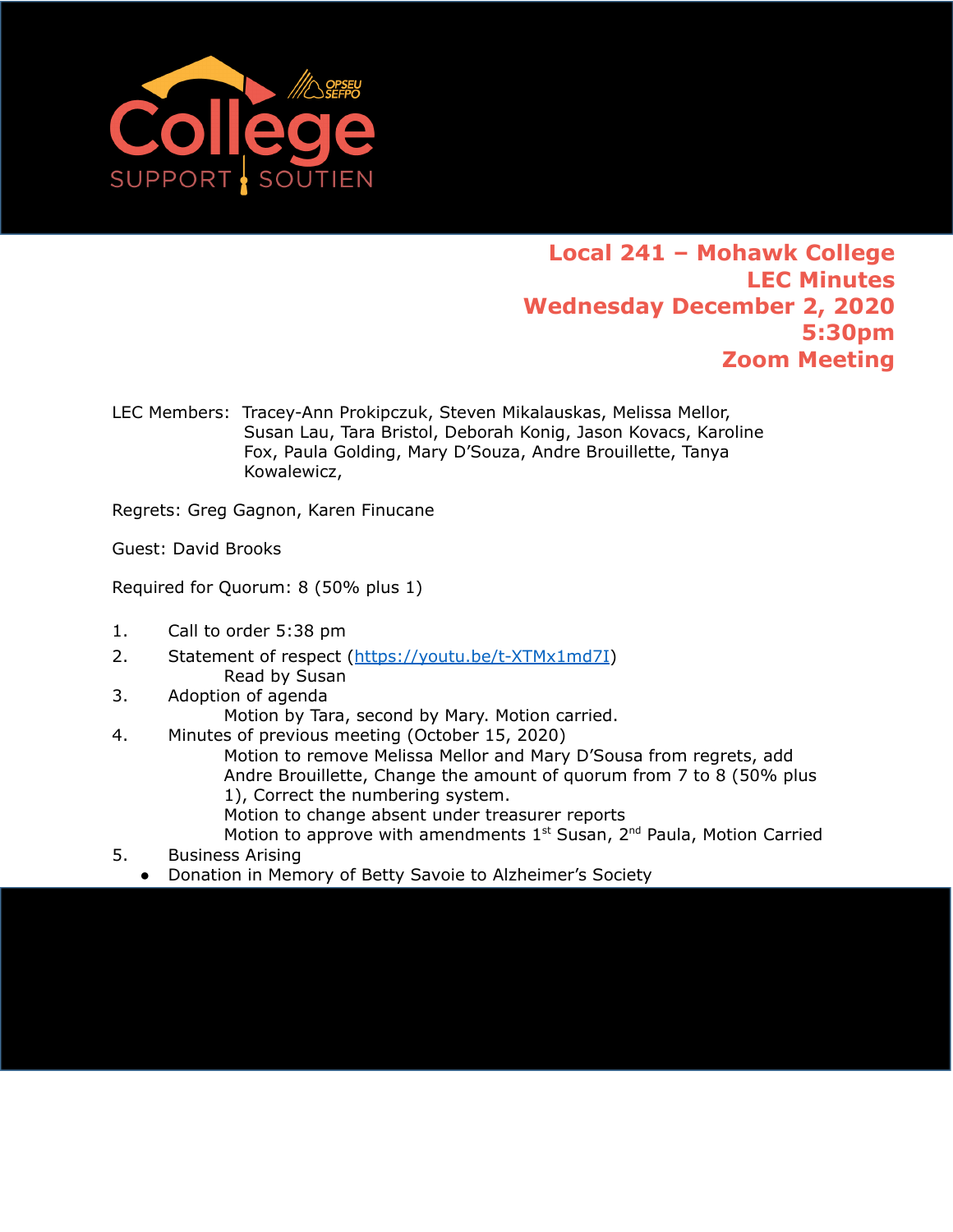

## **Local 241 – Mohawk College LEC Minutes Wednesday December 2, 2020 5:30pm Zoom Meeting**

\$500 donation to be sent from Local 241

- Motion to approve 1<sup>st</sup> Tracey-Ann 2<sup>nd</sup> Tanya Kowalewicz, Motion Carried
- 6. New business
	- Position of Acting Communications Officer
		- Position became vacant Information provided on the duties of the position Deborah expressed interest Motion to approve  $1^{st}$  Tara 2<sup>nd</sup> Tanya, Motion Carried
- 7. Reports of officers
	- 7.1. President

PDF's get them in get them done HR Hiring Policy – Need to look at the process Member from HR is Retiring after 33 years at Mohawk College – recommendation of sending a Thank you letter

7.2. Vice President

Working with a new manager and their department as well as reviewing PDF's See H&S Info on Christmas plans from the college

7.3. Treasurer/Secretary

Nothing to report

7.4. FT Unit Steward Membership lists to update a mailing list stressing on PT members